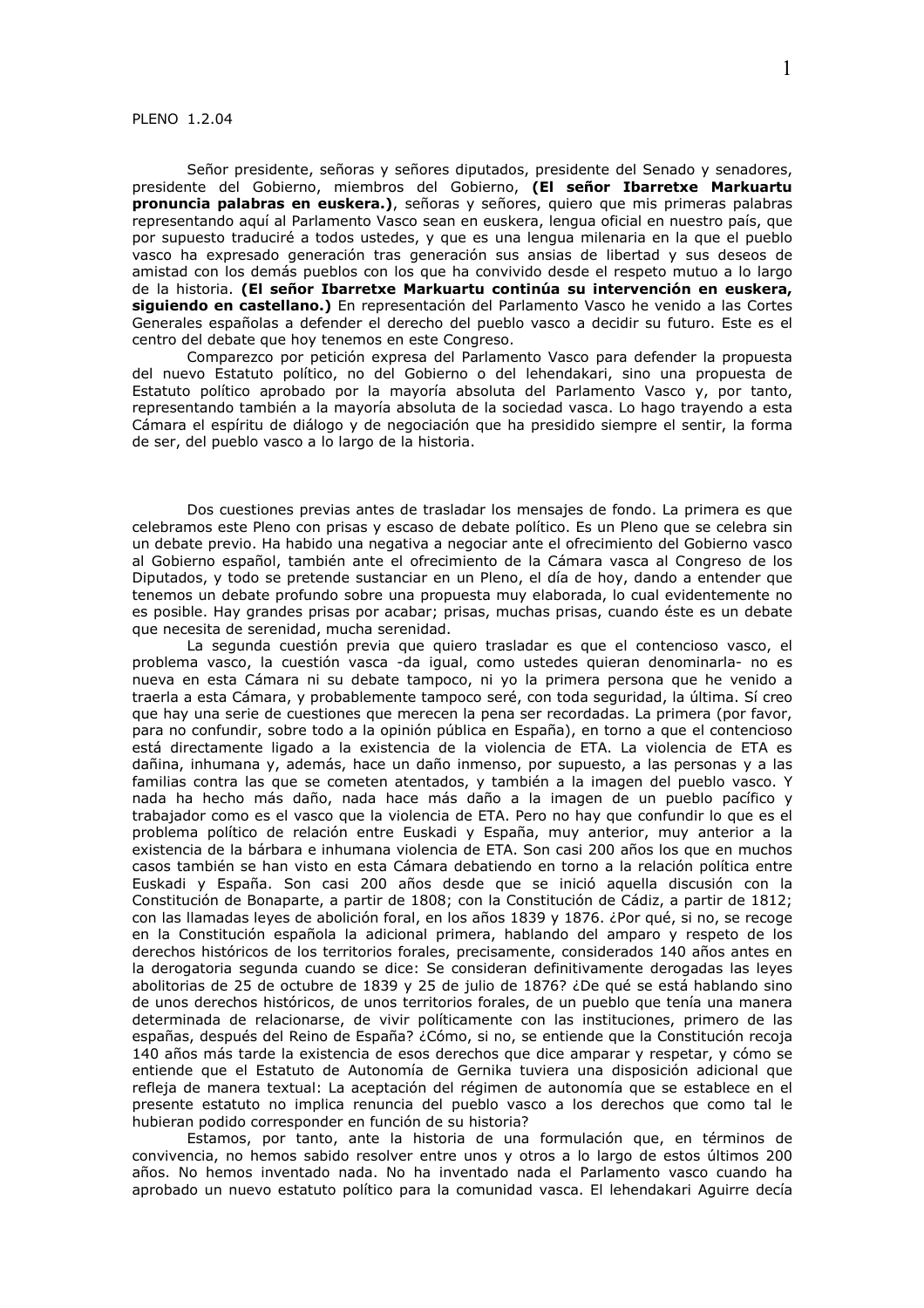aquí, en la sesión del Pleno del Congreso el 5 de diciembre de 1935, entre fuertes protestas y rumores según consta en el "Diario de Sesiones", textualmente:

Nosotros vinimos a las Cortes Constituyentes con un espíritu de cordialidad del que vosotros no os dais cuenta. Hemos venido con nuestro estatuto votado por el pueblo y con ese mismo espíritu. ¿Y qué es lo que ha sucedido? Están agonizando estas Cortes y nuestro estatuto sigue ahí esperando. Esta es exactamente la misma posición que hoy tengo como representante del Parlamento vasco en esta Cámara. Vengo con un estatuto a presentar una propuesta de estatuto, de nuevo estatuto político aprobado por la mayoría absoluta del Parlamento vasco. Y vengo con la mano tendida para negociar, para abrir un proceso negociador porque entiendo que de ninguna manera desde esta Cámara se puede trasladar un no a la posición del Parlamento vasco sin admitir que previamente es necesario negociar. Venimos con la mano tendida para negociar y espero de todo corazón que ustedes no la desprecien hoy en esta Cámara cuando al final del día realicemos la votación.

Mi primer mensaje es que creo sinceramente que existe un camino, creo sinceramente que existe una solución, creo sinceramente que existe un punto de encuentro. Y este es el derecho a decidir y la obligación de pactar. Como dije al comienzo, este es el centro del debate. Hace 25 años se aprobó, se ratificó por la sociedad vasca, previamente de haber sido aprobado en esta Cámara, el Estatuto de Autonomía de Guernika. Hoy es una ley que sique sin cumplirse, a pesar de las decisiones, en muchos casos unánimes, que al respecto que se han dado en el Parlamento vasco al que hoy represento. Por ello quiero que quede constancia en el "Diario de Sesiones" este incumplimiento. Pero no he venido ha hablar de pasado, sino sobre todo a hablar de futuro y si tenemos ilusión por desarrollar el autogobierno, el autogobierno previsto en el Estatuto de Guernika y el autogobierno previsto en el aprobado nuevo estatuto político es porque estamos ilusionados en Euskadi los vascos y vascas con el nivel de autogobierno que hemos conseguido con el Estatuto de Autonomía de Guernika. Porque hemos visto que el autogobierno ha sido sinónimo de bienestar es por lo que queremos, por lo que creemos que tenemos derecho a tener un mayor, un mejor nivel de autogobierno. Apostamos por un futuro que dice sí al derecho de la sociedad vasca a decidir. Apostamos por un futuro que dice sí al pacto entre Euskadi y España. Apostamos por un futuro que dice sí a la negociación con el Estado, a la mano tendida y no a la mano rechazada. Derecho a decidir y obligación de pactar, esta es a mi juicio, esta es a juicio de la Cámara vasca hoy de manera mayoritaria la clave de la solución democrática del conflicto que venimos arrastrando durante los últimos 200 años.

Hoy presento un acuerdo por mayoría absoluta, realizado o acordado en el Parlamento vasco. Cumplimos con las previsiones legales previstas en el Estatuto de Autonomía de Guernika. No sirve hablar de las reglas de juego y luego cuestionarlas cuando éstas se cumplen y ustedes nos han trasladado que no están dispuestos a negociar. Que están dispuestos a que esta Cámara diga no a la decisión de la mayoría absoluta del Parlamento vasco y de la sociedad vasca sin siguiera abrir un proceso negociador. Y yo les pregunto a todos ustedes, ¿por qué tienen miedo? ¿por qué tenemos miedo a que se forme una Comisión del Parlamento vasco y de estas Cortes Generales para iniciar un proceso negociador? ¿A qué debemos temer? ¿A qué debe temer esta Cámara?

Creo en el diálogo. Por eso he venido aguí a este Congreso representando al Parlamento vasco, a pesar de que como se ha trasladado a los medios de comunicación ustedes ya han decidido, antes de que se celebre este debate, cuál es el sentido de su voto, qué es lo que van a decir a pesar de que, cómo decía al comienzo, tengo muchas dudas de que en una sesión como ésta, con unas intervenciones como las que tenemos, lógicamente marcadas por el Reglamento y la Junta de Portavoces, me parece que es prácticamente imposible, metafísicamente imposible que se sustancie un debate de este calado.

Pero en todo caso quiero decirles una cosa. Si he venido es porque creo que, mientras tengamos la posibilidad de la voz y la palabra, defenderemos una y mil veces, en este caso en nombre de la mayoría absoluta del Parlamento vasco, el derecho del pueblo vasco a decidir su futuro. Por eso creo que es extraordinariamente importante, a pesar de todas las dificultades, estar hoy aquí.

Segundo mensaje. El pueblo vasco es un pueblo mayor de edad, la sociedad vasca es una sociedad dinámica, moderna y plural, que afronta el futuro con esperanza, somos una sociedad sensata y madura, tenemos mayoría de edad para decidir y además queremos decidir, queremos tomar decisiones por nosotros mismos. Euskadi es hoy una sociedad que avanza, en esta legislatura hemos logrado de nuevo ponernos a la cabeza del Estado en materia de renta familiar disponible, tenemos el máximo de ocupación histórica que hayamos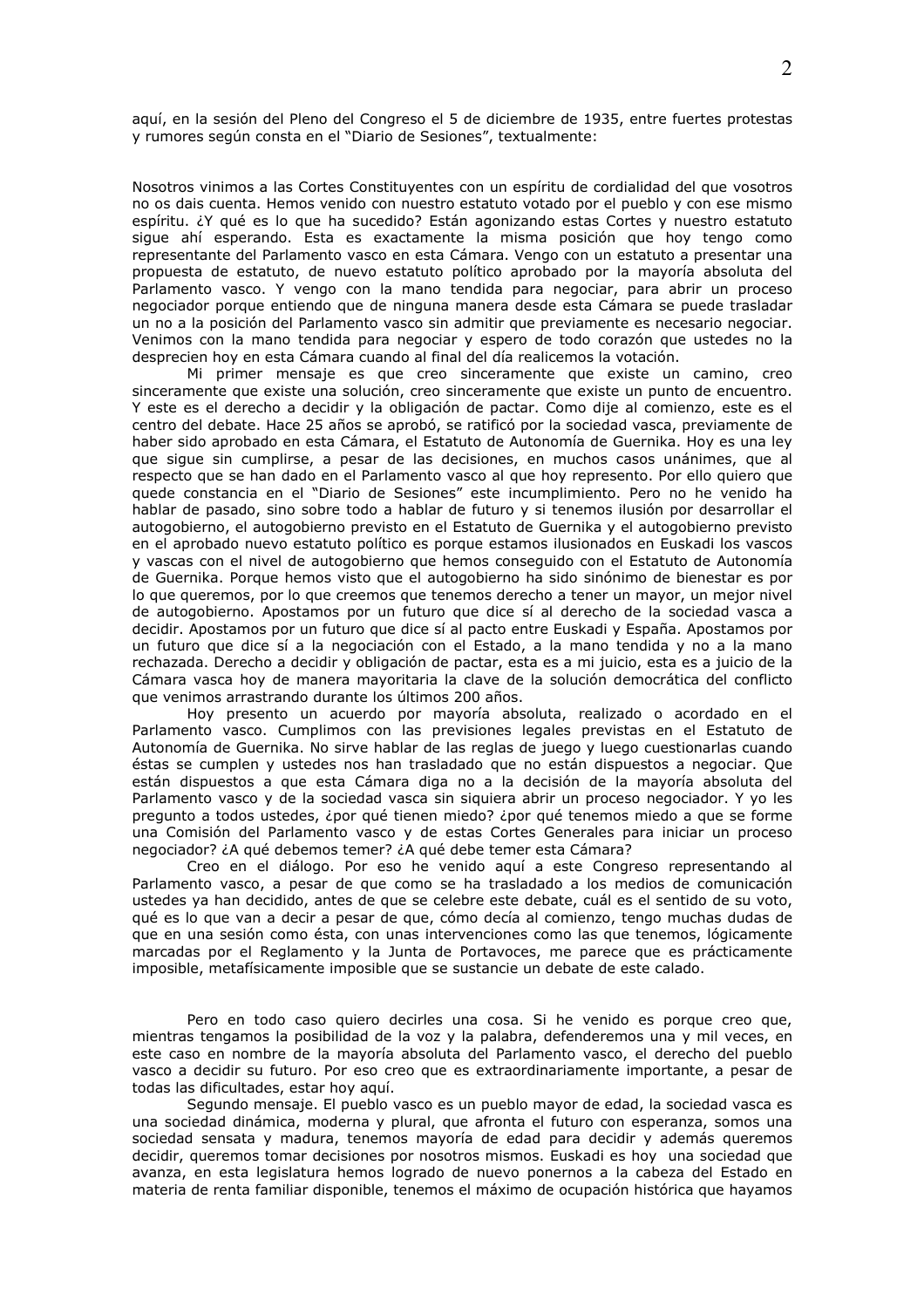tenido nunca a lo largo de nuestra historia, hemos rebajado la cifra de paro por debajo de la propia media en Europa, hemos creado más de 4.000 empresas en esta legislatura y somos más atractivos que nunca, el año 2004 nos ha visitado más gente que nunca en nuestro país, superando el récord de visitas que habíamos tenido en el año de la tregua, Somos, por tanto, un país que avanza, un país moderno, avanzado económicamente y además solidario, somos en definitiva un país serio, y tenemos muy claro que hay un binomio que está asociado a los vascos y vascas en general con independencia de a qué partido voten, y es que el autogobierno ha sido y es hoy en Euskadi sinónimo de bienestar.

Por eso reivindicamos más autogobierno, no para enfrentarnos con Madrid, ni con el Gobierno español ni con esta Cámara, no, en Euskadi queremos más autogobierno para vivir mejor, para mejorar el nivel de bienestar de los vascos y vascas. Una sociedad plural desde el punto de vista político, desde el punto de vista cultural, desde el punto de vista de la lengua, desde el punto de vista de los sentimientos de identidad, sí, pero tenemos un mínimo común denominador, todos somos vascos, y hoy más de ocho de cada diez vascos y vascas creen que es a nosotros a quienes corresponde definir y decidir nuestro futuro. Reivindicamos, por tanto, la capacidad de decidir como el cauce central de una sociedad vasca plural, y así será el futuro del autogobierno en Euskadi. No lo van a decidir en reuniones usted, señor Rodríguez Zapatero, o usted, señor Rajoy, no van a sustituir ustedes la voluntad de los vascos. Somos los que hoy en Euskadi vivimos y trabajamos, hayamos nacido donde hayamos nacido, en Bilbao, en Sevilla, en Bucarest o en Dakar, somos los que en Euskadi hoy vivimos y trabajamos, votemos al Partido Popular, al Partido Socialista, al PNV, a Izquierda Unida o a Eusko Alkartasuna, somos los vascos que hoy vivimos y trabajamos en Euskadi los que decidiremos nuestro futuro.

Tercer mensaje. La propuesta que yo presento aquí en nombre del Parlamento vasco es una propuesta para la convivencia. Ustedes pueden pretender trasladar los mensajes que crean oportunos, pero yo de todo corazón les vengo a traer la visión mayoritaria de la Cámara vasca. Esta es una propuesta para convivir, no es una propuesta para romper. En el ejercicio de nuestro derecho democrático a decidir, el Parlamento vasco ha aprobado por mayoría absoluta, como exige por cierto el estatuto, una propuesta de convivencia entre Euskadi y el Estado español basada en la libre asociación y en el respeto mutuo. Ejercemos, por tanto, nuestro derecho a decidir, no en clave de ruptura, sino en clave de convivencia. El nuevo estatuto no habla -no encontrarán ustedes ninguna referencia- en términos de romper, sino de convivir, no en términos de imposición, sino en términos de libre asociación; no encontrarán ustedes agravios, encontrarán tolerancia, no encontrarán crispación, encontrarán fundamentalmente una formulación política hecha en términos de afectividad.

En el siglo XXI los proyectos de convivencia están basados en la libre asociación, no están basados en la imposición. Hoy, ni siquiera, tus hijos viven contigo sino comparten tu proyecto. Euskadi no es una parte subordinada del Estado español. Quiero decírselo con toda claridad aquí como representante del Parlamento vasco. Miren ustedes, el Estado español será un provecto en común sólo si las partes que lo componemos así lo queremos. Si así lo decidimos. Nuestra propuesta para la convivencia, además, nada niega, ni en nada obliga a otras naciones y regiones del Estado español. No la planteamos para obligar a otros pueblos de España a seguir nuestro camino, ni para impedirles que sigan el suyo. Es una propuesta compatible, por tanto, con un verdadero Estado plurinacional. Es solidaria también con otros pueblos de España al establecer, mediante el sistema del concierto y el cupo, nuestra contribución a las cargas generales del Estado y, sobre todo, a los programas de solidaridad de los que somos contribuyentes netos.

Cuarto mensaje. Es una propuesta legal, legítima y democrática. Es una propuesta con todos los requisitos legales que exige el Estatuto cumplidos, presentada aquí por el Parlamento vasco, de manera abierta para su negociación bilateral con las Cortes Generales, como exige la Constitución. Es legal porque es aprobada, de acuerdo con el artículo 46 del Estatuto, y remitida legalmente a las Cortes Generales para iniciar el trámite de negociación entre una delegación del Parlamento vasco y otra de las Cortes Generales. Es legítima, es democrática y está abierta a la negociación. El Parlamento vasco ha sido el campamento base del diálogo durante cuatro años. El que ha querido ha aportado. Partidos políticos, agentes económicos y sociales, 36.000 familias vascas nos han trasladado sus puntos de vista en relación con el Estatuto que hoy, aquí, presento. El proceso ha estado permanentemente abierto y ha contado también con el impulso de un Gobierno vasco tripartito, plural, donde hay dos fuerzas nacionalistas vascas y otra que no lo es, PNV, Eusko Alkartasuna y Ezker Batua un partido federalista de Estado; que tenemos el 48 por ciento de los votos emitidos en las elecciones de mayo de 2001; y que, además, la única sentencia que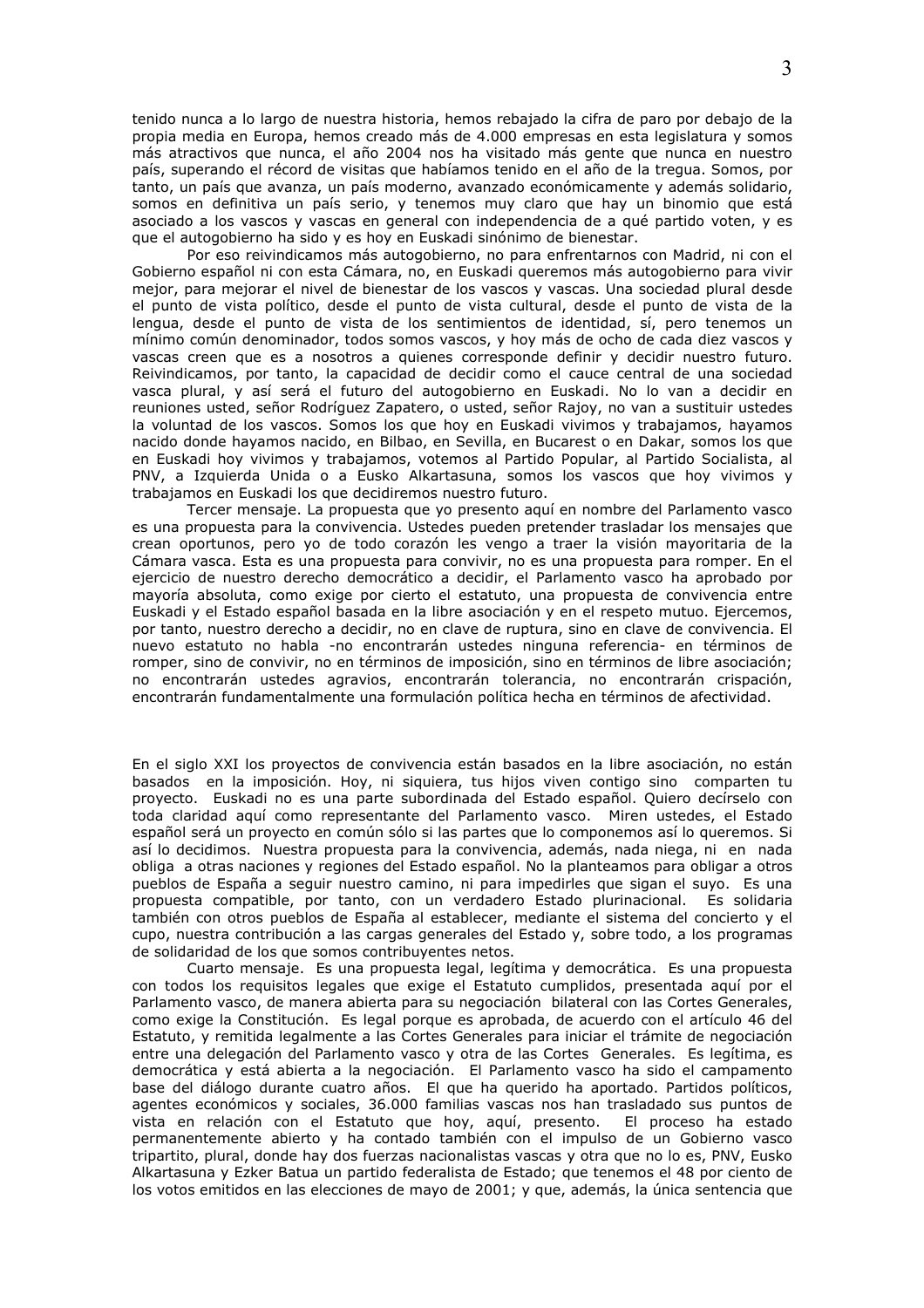ha tenido a lo largo de todo su trayecto ha sido una sentencia del Tribunal Constitucional a favor, por cierto, de las tesis del Gobierno vasco y del Parlamento vasco y en contra de las tesis de los impulsores de que el Tribunal Constitucional evitara, incluso, que el debate se diera en la Cámara vasca, en contra, por tanto, de las tesis que mantenían principalmente el Partido Popular, seguido a rueda, eso sí, por el Partido Socialista. Cuatro años negando lo evidente, hasta que en Abril del año 2004 el propio Tribunal Constitucional fue quien tuvo que decir que la propuesta era legítima y democrática. No puede ser -decía- en principio cuestionada la competencia del tripartito vasco para proponer una reforma del Estado autonómico o, en general, para remitir al Parlamento autonómico las normativas jurídicas. Entender otra cosa -añadíasería desconocer la lógica del sistema democrático parlamentario, uno de cuyos fundamentos consiste en que el Parlamento es la sede natural del debate político.

Muy bien, pues deben saber ustedes, que han negociado la posición de esta Cámara, que han estado cuatro años acudiendo al Tribunal Constitucional para que estas cuestiones no se debatieran en la Cámara vasca. Esto, por tanto, es muy importante que se conozca en Euskadi, pero me resulta particularmente importante que se conozca también en España. La única sentencia que del Tribunal Constitucional ha nacido, en relación con este estatuto político que yo presento hoy aquí, ha sido una sentencia para dar la razón al tripartito vasco, al Parlamento vasco y no a quienes estaban manteniendo -Partido Popular y Partido Socialista- que el Parlamento vasco primero, y después esta Cámara, podía debatir acerca de esta cuestión.

¿Me pregunto qué negociación es posible con quien no ha querido siguiera sentarse a hablar durante cuatro años? Porque sólo las posiciones en unos, en otros no, comenzaron a cambiar como consecuencia de esta sentencia del Tribunal Constitucional. No estamos ante un problema jurídico. Estamos ante un problema de voluntad política. Estamos convencidos de que la Constitución española, en función de los instrumentos a los que he hecho yo antes referencia (disposición adicional primera, derogatoria segunda y Estatuto de Autonomía de Guernica en la disposición adicional), tiene instrumentos para encajar el derecho de los vascos a decidir nuestro propio futuro. Estamos convencidos, y quiero decirlo aquí bien alto y bien claro, y abogamos por militar en el constitucionalismo útil, no en aquel otro tipo de constitucionalismo que utiliza fundamentalmente la Constitución, que utiliza las normas jurídicas como arma arrojadiza, como elementos que imposibilitan, llegan incluso a negar la posibilidad de realizar acuerdos políticos que lo que hagan es traer como consecuencia una adaptación de las normativas jurídicas.

Mi quinto mensaje es que hoy tenemos una oportunidad histórica para abrir la puerta a la solución del problema vasco. Por eso vengo a ofrecer la mano tendida de la sociedad vasca para negociar un nuevo marco de convivencia con España para el siglo XXI. No desaprovechen esta oportunidad dando un portazo a la propuesta que por mayoría absoluta ha aprobado el Parlamento Vasco. No rechacen el diálogo y la negociación. No desaprovechemos esta oportunidad histórica que hoy tenemos, porque tenemos la posibilidad de solucionar, de encarar un problema de convivencia que está vigente desde el siglo XIX. A pesar de la transición estamos ante una asignatura histórica pendiente, y hoy, 166 años después de la primera ley de abolición foral, de los derechos históricos y de los fueros por la fuerza, después de haber reconocido en la propia Constitución española que esos derechos existían en relación con unos territorios forales y de hacer una expresa referencia en el Estatuto de Autonomía de Guernica, hoy tenemos una oportunidad histórica si no despreciamos la mano tendida que yo vengo a traer en nombre del conjunto de las instituciones democráticas vascas, en este caso del Parlamento Vasco. La propuesta, señoras y señores, no es un problema, la propuesta es una oportunidad. Yo no coincido con algunos de ustedes que creen que el debate político fractura. El debate político no fractura, lo que hace es reforzar la democracia. El debate político no divide, el debate político precisamente lo que imposibilita es la división; lo que divide es no debatir, no negociar en términos políticos. La negociación, el que hoy saliéramos de aquí comprometiéndonos a una negociación seria entre las Cortes Generales y el Parlamento Vasco, no es una decisión que fuera a crispar ni a la sociedad vasca ni a la sociedad española. Lo que creo que realmente crispa es no abrir la puerta a la negociación, porque no hay que tener temor a la democracia, no tenemos que tener temor a que las sociedades sean consultadas. ¿Por qué tener temor a que la propia sociedad vasca sea consultada? ¿A qué tememos, a que a la sociedad vasca se le pregunte o a la respuesta que puede dar la sociedad vasca cuando se le pregunte?

Mensajes finales, porque me queda ya poco tiempo, presidente. El primero para decir en esta Cámara que, a pesar de los pesares, yo soy optimista, porque pase lo que pase hoy en esta Cámara, se vote lo que se vote en esta Cámara, no será ni el comienzo ni el final de